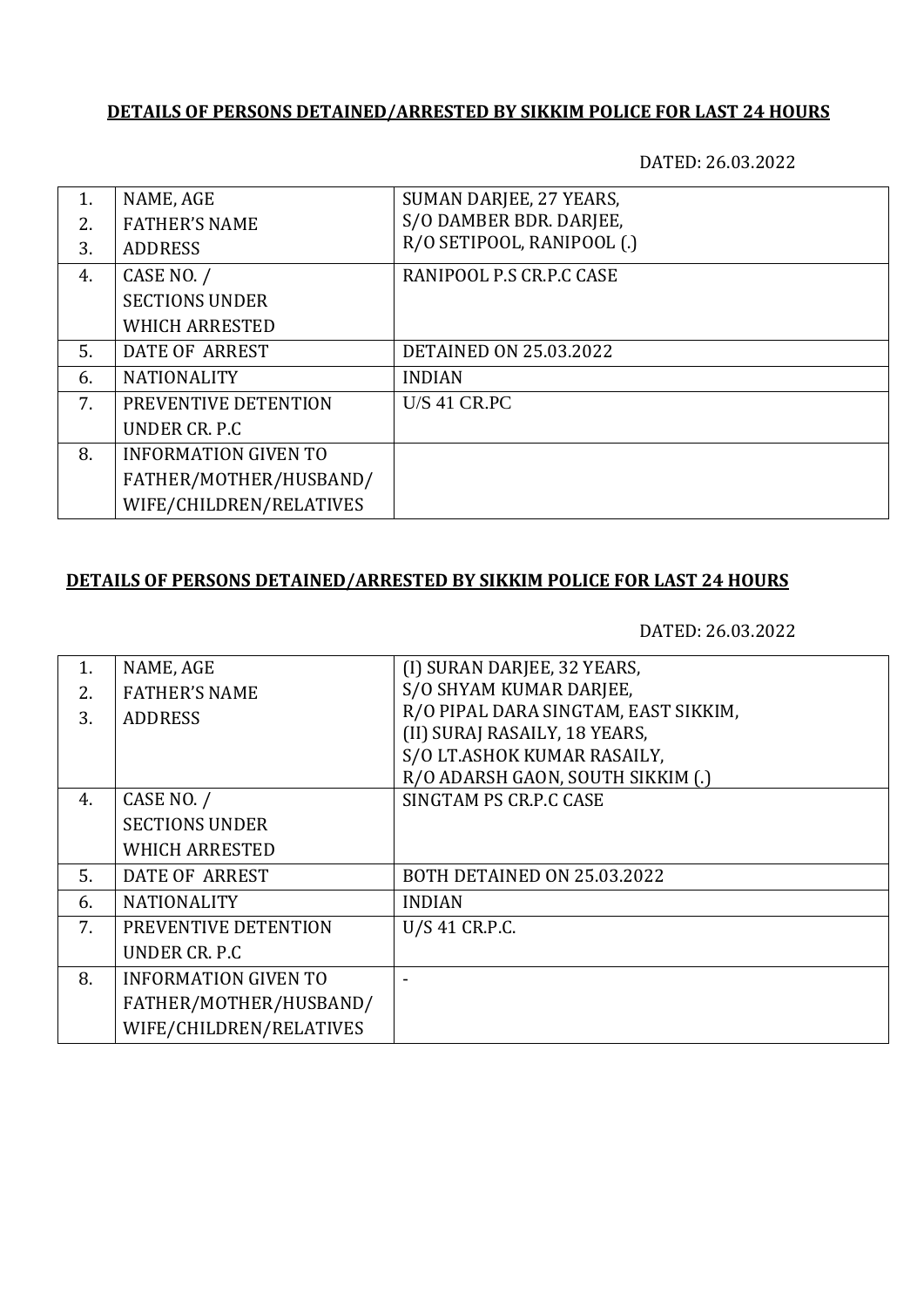#### **DETAILS OF PERSONS DETAINED/ARRESTED BY SIKKIM POLICE FOR LAST 24 HOURS**

DATED: 26.03.2022

| 1. | NAME, AGE                   | (I) SANDEEP TAMANG, 30YRS,     |
|----|-----------------------------|--------------------------------|
| 2. | <b>FATHER'S NAME</b>        | S/O LATE. SIDDHARTH TAMANG,    |
| 3. | <b>ADDRESS</b>              | R/O SINGTAM BAZAR              |
|    |                             |                                |
|    |                             | (II) BISHAL SARKI, 20YRS,      |
|    |                             | S/O SUNDAR SARKI,              |
|    |                             | R/O IBM, RANGPO                |
| 4. | CASE NO. /                  | (I) RANGPO PS FIR NO: 14/2022, |
|    | <b>SECTIONS UNDER</b>       | DATED 26.03.2022,              |
|    | <b>WHICH ARRESTED</b>       | U/S 22/27 OF NDPS ACT, 1985    |
| 5. | <b>DATE OF ARREST</b>       | (I) ARRESTED ON 25.03.2022     |
|    |                             | (II) DETAINED ON 25.03.2022    |
| 6. | <b>NATIONALITY</b>          | <b>INDIAN</b>                  |
| 7. | PREVENTIVE DETENTION        | (II) U/S 41 C R.PC             |
|    | UNDER CR. P.C.              |                                |
| 8. | <b>INFORMATION GIVEN TO</b> |                                |
|    | FATHER/MOTHER/HUSBAND/      |                                |
|    | WIFE/CHILDREN/RELATIVES     |                                |

## **DETAILS OF PERSONS DETAINED/ARRESTED BY SIKKIM POLICE FOR LAST 24 HOURS**

DATED: 26.03.2022

| 1. | NAME, AGE                   | BISHAL CHETTRI, 22 YRS,          |
|----|-----------------------------|----------------------------------|
| 2. | <b>FATHER'S NAME</b>        | S/O LT. ASHOK KUMAR CHETTRI,     |
| 3. | <b>ADDRESS</b>              | R/O MAKHA, EAST SIKKIM           |
| 4. | CASE NO. /                  | NAMCHI PS CASE NO: 17/2022,      |
|    | <b>SECTIONS UNDER</b>       | DATED: 25.03.2022,               |
|    | <b>WHICH ARRESTED</b>       | U/S 3(A)/4 OF POCSO ACT 2012 (.) |
| 5. | <b>DATE OF ARREST</b>       | <b>ARRESTED ON 25.03.2022</b>    |
| 6. | <b>NATIONALITY</b>          | <b>INDIAN</b>                    |
| 7. | PREVENTIVE DETENTION        |                                  |
|    | UNDER CR. P.C.              |                                  |
| 8. | <b>INFORMATION GIVEN TO</b> |                                  |
|    | FATHER/MOTHER/HUSBAND/      |                                  |
|    | WIFE/CHILDREN/RELATIVES     |                                  |